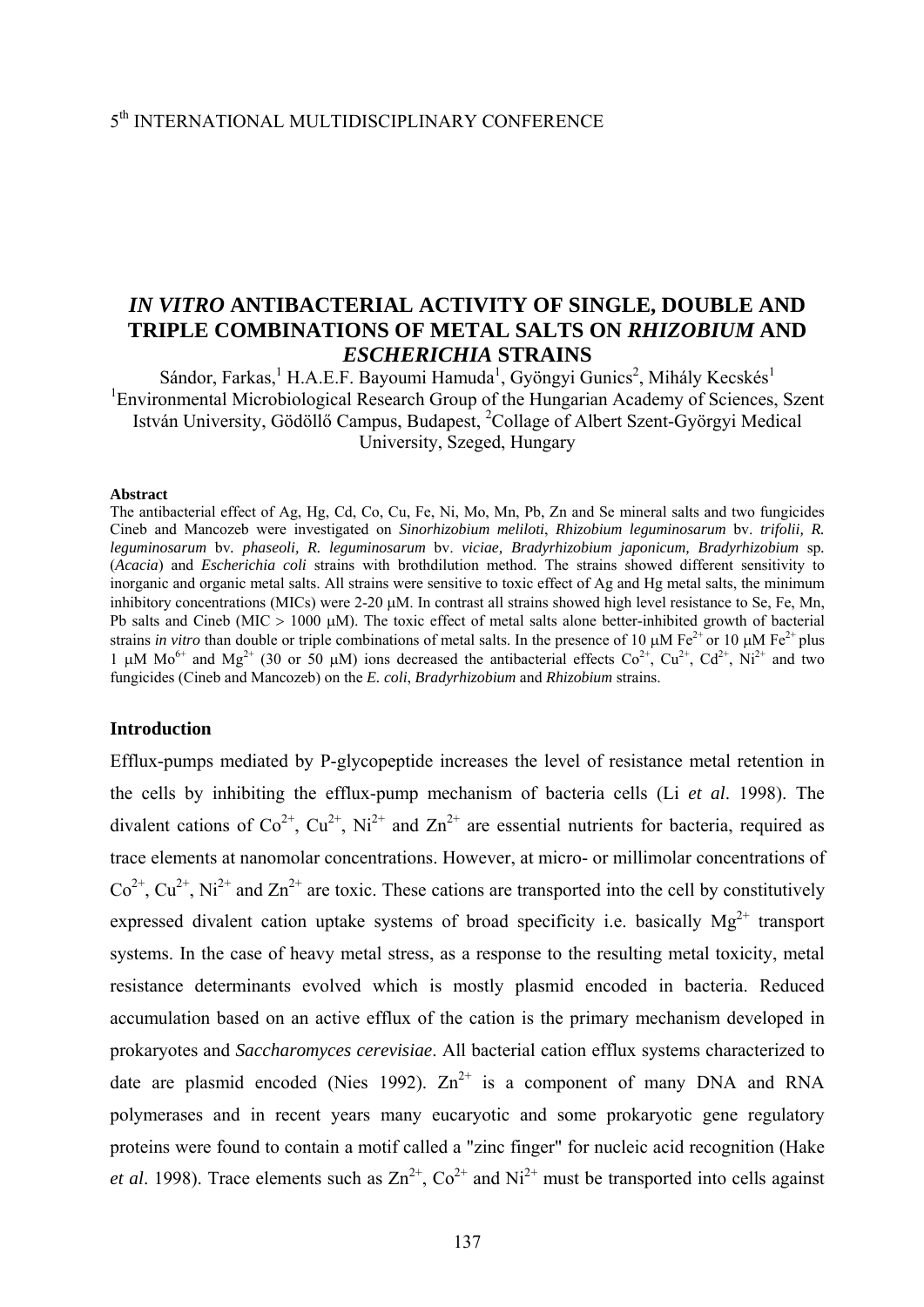concentration gradients i.e., trace concentrations outside and substantial amounts within the cells. High- affinity and highly specific  $Ni^{2+}$  uptake systems were found in *Alcaligenes eutrophus* (Lohmayer and Friedrich 1987), *Anabaena cylindrica* (Campbell and Smith 1986), *Clostridium thermoaceticum* (Lundie *et al*. 1988), and probably *Bradyrhizobium japonicum* (Stults *et al.* 1987). The specific  $Ni^{2+}$  transporter in *A. eutrophus* was identified as part of the plasmid encoded hydrogenase gene cluster on the 450 kb megaplasmid pHGI (Eberz *et al.* 1989) and it is a membrane-bound protein with a molecular mass of 33 kDa (Eitinger and Friedrich 1991).  $\text{Zn}^{2+}$ ,  $\text{Co}^{2+}$ , Ni<sup>2+</sup> and  $\text{Cd}^{2+}$  in *A. eutrophus* are transported into the cell by the Mg<sup>2+</sup> uptake system (Nies and Silver 1989). In *Escherichia coli* and other enterobacteria, Co<sup>2+</sup> and  $Ni^{2+}$  are also transported into the cell by a constitutive  $Mg^{2+}$  transport system. In contrast to this situation,  $Cd^{2+}$  is transported into cells of gram-positive bacteria via the Mn<sup>2+</sup> uptake system, e.g. in *Staphylococcus aureus* (Nies 1992). Heavy metal resistances have been frequently found on plasmids of gram negative and gram positive eubacteria (Silver and Mirsa 1988). The possible mechanisms of resistance include only complexation and active efflux of  $Cd^{2+}$ ,  $Zn^{2+}$ ,  $Co^{2+}$  and  $Ni^{2+}$ . Methylation and other covalent modifications of these metals are also not candidates for resistance mechanisms because the resulting organometallic compounds are unstable, mutagenic, and more toxic than divalent cations (Nies 1992). Generally, eukaryotes produce binding factors and prokaryotes prevent accumulation of  $Cd^{2+}$ ,  $Zn^{2+}$ ,  $Co^{2+}$ , or Ni<sup>2+</sup> by active cation efflux (Nies 1995). For plasmid-determined Cu resistance, a complex set of mechanisms involves bioaccumulation sequestration by periplasmic and intracellular copper-binding proteins, and finally lowered intracellular levels due to copper efflux. Chromosomal and plasmid genes work together to result in copper resistance (Trajanovska 1997). Here we examined antibacterial effect of metal salts alone and in combination with 10 μM Fe<sup>2+</sup> or 10 μM Fe<sup>2+</sup> plus 1 μM Mo<sup>6+</sup> and Mg<sup>2+</sup> (30 or 50 μM) ions on *Sinorhizobium*. *Rhizobium, Bradyrhizobium* and *Escherichia coli* strains.

# **Materials and Methods**

**Bacterial strains:** *Sinorhizobium meliloti* (11), *S. meliloti* (13), *Rhizobium leguminosarum* bv. *phaseoli* (Bab 5/3), *R. leguminosarum* bv. *phaseoli* (6), *R. leguminosarum* bv. *trifolii* (Ló 133/64), *R. leguminosarum* bv. *viciae* (Bükköny 75/4), *R. leguminosarum* bv. *viciae* (HB 3841), *Bradyrhizobium* sp. (*Acacia*) (*Acacia* 4), *B. japonicum* (Soya 1), *B. japonicum* (Soya 2 ), *Escherichia coli* (W1 Azid<sup>r</sup>), *E. coli* (R144 drd<sup>+</sup>), *E. coli* (K12 F' lac).

**Compounds:** AgNO<sub>3</sub>, CdSO<sub>4</sub> x 4 H<sub>2</sub>O, MnCl<sub>2</sub> x 4 H<sub>2</sub>O, ZnCl<sub>2</sub> and Na<sub>2</sub>SeO<sub>3</sub>, CoCl<sub>2</sub> x 6H<sub>2</sub>O,  $CuSO_4$  x 5H<sub>2</sub>O,  $CuCl_2$  x 2H<sub>2</sub>O, HgCl<sub>2</sub> FeSO<sub>4</sub> x 7 H<sub>2</sub>O, NiSO<sub>4</sub> x 4 H<sub>2</sub>O, Pb(NO<sub>3</sub>)<sub>2</sub> (Reanal,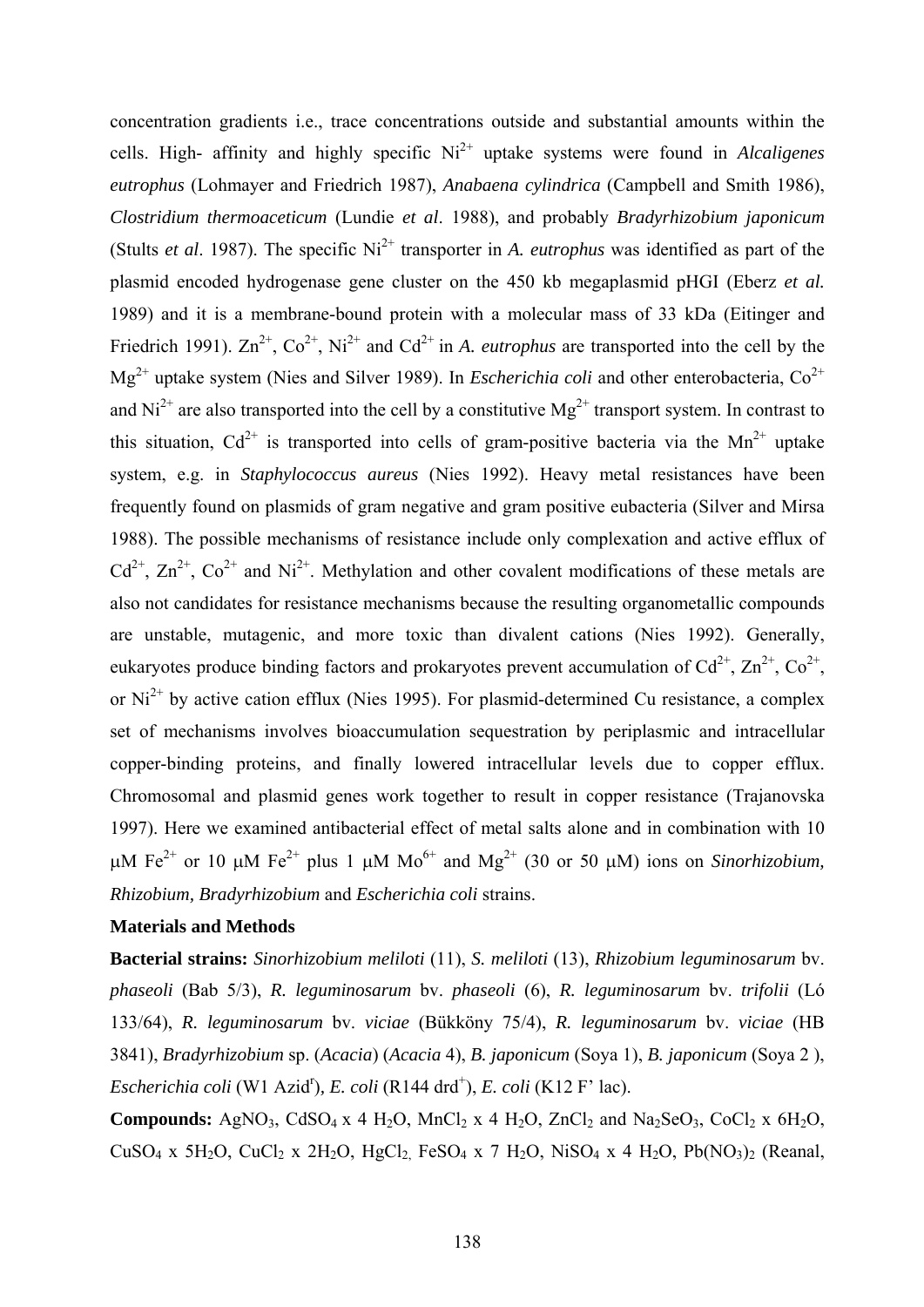Budapest, Hungary). Promethazine chlorate (Pipolphen), and imipramine chlorate (Melipramine) were obtained from EGIS, Budapest, Hungary.

Pesticides: Cineb (Zineb 80 WP), (Zn-ethylene-bis-dithiocarbamate), Agria- Plovdiv, Bulgaria. Mancozeb (Dithane M-45), (Mn+Zn-ethylene-bis-dithiocarbamate), Rohm Haas France.

**Media:** Cultures of *Rhizobium*, *Bradyrhizobium* and *Sinorhizobium* strains were maintained on yeast extract mannitol (YEM) medium according to Kleczkowska *et al*. (1968). For culturing *E. coli* strains, Tryptone yeast extract (MTY) broth medium was prepared according to Alföldi *et al*. (1968).

**Antibacterial effect:** An overnight 16 h pre-culture of *E. coli, Bradyrhizobium*, *Sinorhizobium* and *Rhizobium* strains at aliquots of 50  $\mu$ l (approx. 1-2x 10<sup>5</sup> CFU/ml) was transferred to 5 ml of MTY or YMB broth containing the compounds to be examined at different concentrations. After incubation at 37°C for 24 h, (*E. coli*), or 28 °C for 48 h, (*Rhizobium*, *Sinorhizobium, Bradyrhizobium*), the optical densities were measured in the Bausch and Lomb Spectronic 20 photometer at 620 nm. The lowest amount of the compound causing complete inhibition of growth was regarded as the minimum inhibitory concentrations (MIC). The MIC of metal salts were determined at 1, 2, 5, 20, 40, 80, 160, 320, 640, 1250, 2500, 5000 and 10000 μM concentrations on bacteria strain.

# **Results and Discussion**

Effect of inorganic toxic metal salts and fungicidal organic compounds (Cineb and Mancozeb) were examined on *Sinorhizobium meliloti Rhizobium, Bradyrhizobium* and *E. coli* strains. The strains showed varied tolerance against metal salts and organic compounds (Tables 1 and 2). The Ag<sup>+</sup> ions were most toxic for all strains. The strains of *Bradyrhizobium* and *R*. *leguminosarum* (MIC = 2-5  $\mu$ M) were more sensitive to Ag<sup>+</sup> ions than *S. meliloti* strains (MIC = 5  $\mu$ M) and *E. coli* strains (MIC = 10-20  $\mu$ M). The strains were more resistance to Hg<sup>2+</sup> ions than to Ag<sup>+</sup> ions, and *E. coli* (W1 Azi<sup>r</sup>) strain was the most tolerant (MIC = 20  $\mu$ M) to Ag<sup>2+</sup>. *R. leguminosarum* and *Bradyrhizobium* strains showed moderately tolerance (MIC = 320 - 640 μM), where *E. coli* strains (MIC = 640 - 1250 μM) were the most resistant to Cd<sup>2+</sup> ion. *S. meliloti* strains showed lowest level of resistance to  $Cd^{2+}$  ions (MIC = 160 µM) as well as to Co<sup>2+</sup> ion (MIC = 80 - 160 µM). *R. leguminosarum, Bradyrhizobium* and *E. coli* (W1 Azi<sup>r</sup>) strains were have middle level of resistance to  $Co^{2+}$  ion (MIC = 320-640 µM) and only *E. coli* (R144 drd<sup>+</sup>) strain showed high level of resistance (MIC = 2500  $\mu$ M) to Co<sup>2+</sup>.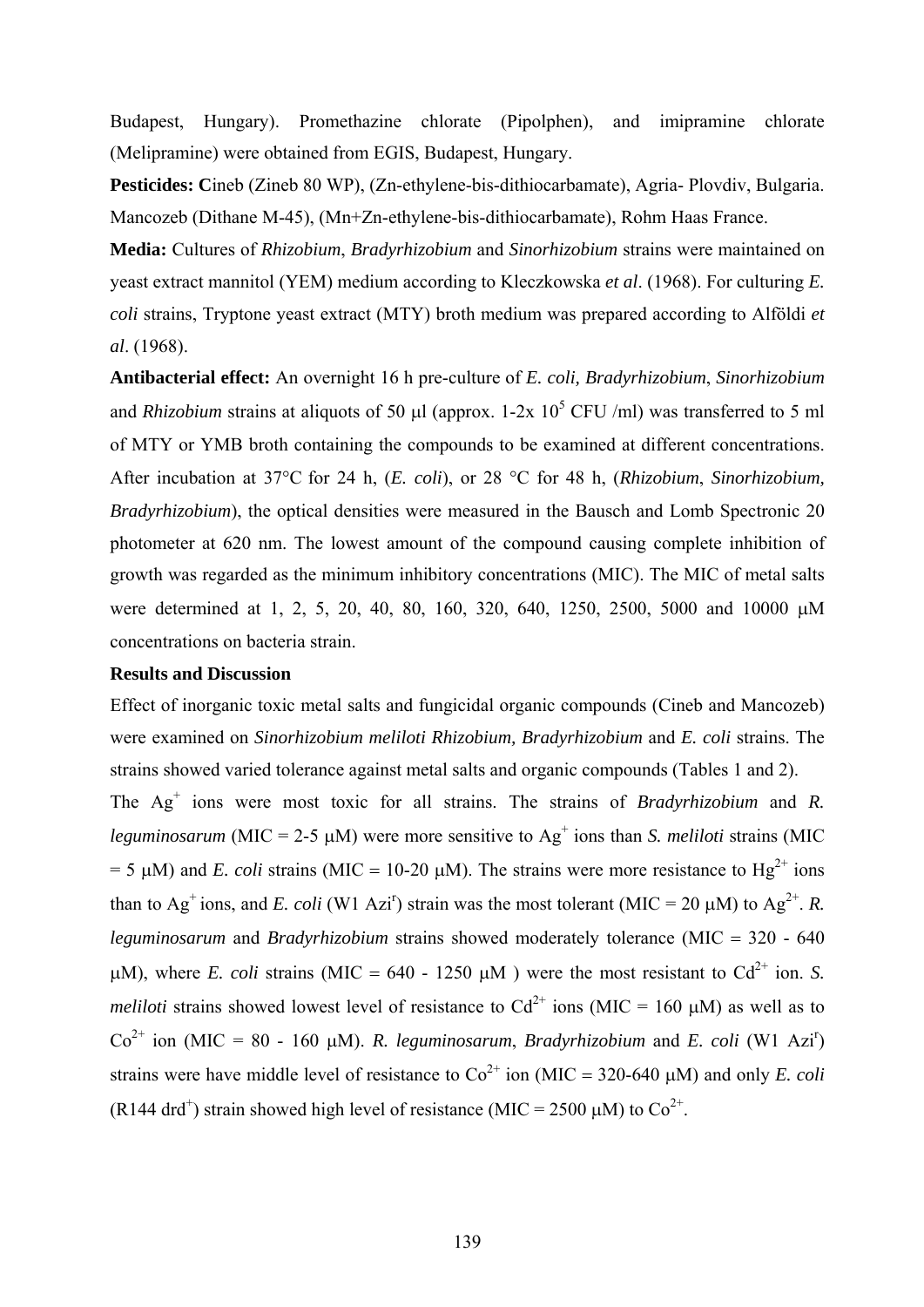| <b>Bacterial strains</b>   | Minimum inhibitory concentrations (MICs) µM |                   |                   |                   |                   |                   |                   |  |  |
|----------------------------|---------------------------------------------|-------------------|-------------------|-------------------|-------------------|-------------------|-------------------|--|--|
|                            | AgNO <sub>3</sub>                           | HgCl <sub>2</sub> | CdSO <sub>4</sub> | CoCl <sub>2</sub> | CuCl <sub>2</sub> | CuSO <sub>4</sub> | FeSO <sub>4</sub> |  |  |
| S. meliloti (11)           | 5                                           | 20                | 160               | 80                | 320               | 640               | 2500              |  |  |
| S. meliloti (13)           | 5                                           | 20                | 160               | 160               | 320               | 320               | 5000              |  |  |
| Bab $5/3$                  | $\overline{2}$                              | 10                | 640               | 320               | 320               | 640               | 5000              |  |  |
| R. phaseoli (6)            | 5                                           | 5                 | 320               | 320               | 160               | 320               | 5000              |  |  |
| Ló 133/64                  | 2                                           | 10                | 320               | 160               | 320               | 320               | 5000              |  |  |
| Bükköny 75/4               | $\overline{2}$                              | 10                | 320               | 320               | 320               | 320               | 5000              |  |  |
| HB 3841                    | 5                                           | 10                | 320               | 320               | 320               | 640               | 10000             |  |  |
| Acacia 4                   | $\overline{2}$                              | $\overline{2}$    | 320               | 640               | 640               | 1250              | 5000              |  |  |
| Soya 1                     | 5                                           | 10                | 640               | 160               | 320               | 640               | 5000              |  |  |
| Soya 2                     | $\mathfrak{D}$                              | $\overline{2}$    | 320               | 160               | 160               | 320               | 5000              |  |  |
| W1 Azi <sup>r</sup>        | 20                                          | $\overline{2}$    | 1250              | 640               | 640               | 1250              | 1250              |  |  |
| K12 R 144 drd <sup>+</sup> | 10                                          | $\overline{2}$    | 1250              | 2500              | 2500              | 5000              | 2500              |  |  |
| K12 LE 140 F'lac           | 10                                          | $\overline{2}$    | 640               | 1250              | 640               | 640               | 1250              |  |  |

**Table 1.** Effect of metal salts on *Bradyrhizobium, Rhizobium*, *Sinorhizobium* and *Escherichia* strains

**Table 2.** Effect of mineral salts and pesticides on *Bradyrhizobium, Sinorhizobium and Escherichia strains*

| <b>Bacterial</b> strains    | Minimum inhibitory concentrations (MICs) µM |                   |                                   |                   |                                  |       |          |  |  |
|-----------------------------|---------------------------------------------|-------------------|-----------------------------------|-------------------|----------------------------------|-------|----------|--|--|
|                             | NiSO <sub>4</sub>                           | MnCl <sub>2</sub> | Pb(NO <sub>3</sub> ) <sub>2</sub> | ZnCl <sub>2</sub> | Na <sub>2</sub> SeO <sub>3</sub> | Cineb | Mancozeb |  |  |
| S. meliloti (11)            | 160                                         | 2500              | 640                               | 320               | 5000                             | 640   | 320      |  |  |
| S. meliloti (13)            | 320                                         | 2500              | 1250                              | 640               | 5000                             | 1250  | 640      |  |  |
| Bab $5/3$                   | 320                                         | 2500              | 5000                              | 640               | 10000                            | 1250  | 320      |  |  |
| R. phaseoli (6)             | 320                                         | 5000              | 5000                              | 640               | 10000                            | 2500  | 1250     |  |  |
| Ló $133/64$                 | 160                                         | 2500              | 1250                              | 1250              | 10000                            | 2500  | 1250     |  |  |
| Bükköny (75/4)              | 160                                         | 5000              | 1250                              | 640               | 10000                            | 1250  | 320      |  |  |
| HB 3841                     | 320                                         | 5000              | 5000                              | 1250              | 5000                             | 1250  | 320      |  |  |
| Acacia 4                    | 640                                         | 2500              | 5000                              | 1250              | 10000                            | 2500  | 1250     |  |  |
| Soya 1                      | 320                                         | 5000              | 5000                              | 1250              | 5000                             | 2500  | 1250     |  |  |
| Soya 2                      | 160                                         | 2500              | 1250                              | 640               | 5000                             | 1250  | 640      |  |  |
| W1 Azi <sup>r</sup>         | 640                                         | 2500              | 10000                             | 640               | 2500                             | 1250  | 640      |  |  |
| $K12$ R144 drd <sup>+</sup> | 2500                                        | 5000              | 10000                             | 1250              | 10000                            | 1250  | 640      |  |  |
| K12 LE 140 F'lac            | 320                                         | 2500              | 2500                              | 160               | 2500                             | 1250  | 640      |  |  |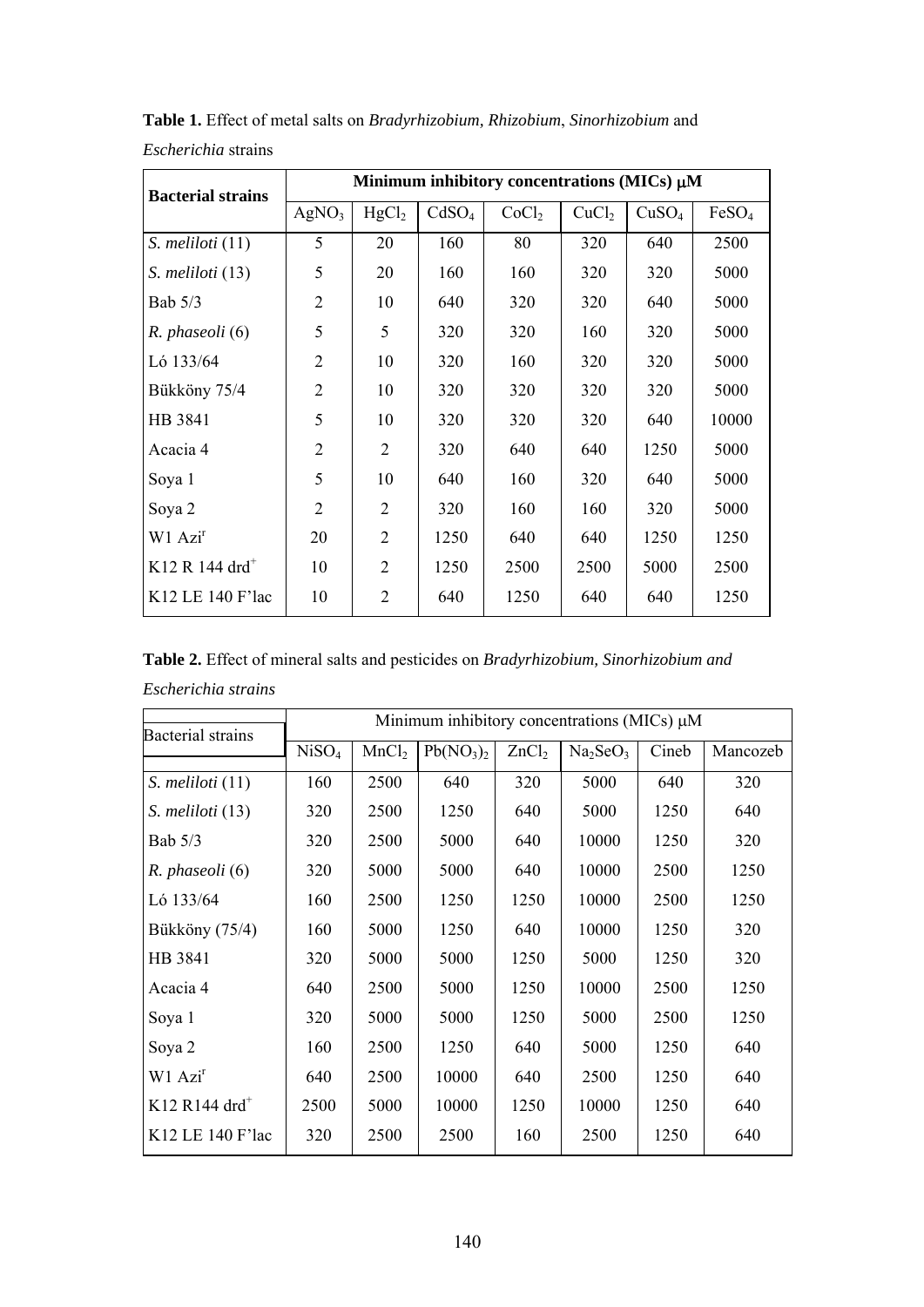Antibacterial effect of  $Cu^{2+}$  metal salts was influenced under anions too. The Cl<sup>-</sup> anion was more toxic to the bacterial strains than  $SO_4^{2-}$  anion except in case of the strains *S. meliloti* (13), *R. leguminosarum* bv. *trifolii* (Ló 133/64), *R. leguminosarum* bv. *viciae* (Bükköny 75/4), and *E. coli* (K12 LE 140 F'lac) when the effect was similar in both anions. *E. coli* (K12 R 144 drd<sup>+</sup>) strain showed high level resistance to  $Cu^{2+}$  ions at both anions. *S. meliloti* (11), *Rhizobium leguminosarum* bv. *trifolii* (Ló 133/64), *R. leguminosarum* bv*. viciae* (Bükköny 75/4), and *B. japonicum* (Soya 2), showed the same level of resistance to  $Ni^{2+}$  ions (MIC = 160  $\mu$ M), and *E*. *coli* (K12 R 144 drd<sup>+</sup>) was the most resistant strain (MIC = 2500  $\mu$ M). All strains showed high level of resistance to Fe2+ ions (MIC = 1250-10000 μM), and *R. leguminosarum* bv*. viciae* (HB 3841) was the most resistant (MIC = 10000  $\mu$ M) strain. *E. coli* (K12 R 144 drd<sup>+</sup>), *R. leguminosarum* bv*. viciae* (HB 3841), *R. leguminosarum* bv*. trifolii* (Ló 133/64) and *B.* sp*. Acacia* (Acacia 4) and *B. japonicum* (Soya 1) were have the highest level of resistance to  $\text{Zn}^{2+}$ ions (MIC = 1250  $\mu$ M), but *E. coli* (K12 R 144 drd<sup>+</sup>) strain was the most sensitive one (MIC = 160 μM). All strains were shown the highest largest resistance to  $Se^{4+}$  ions (MIC = 2500-10000) μM). All strains were more sensitive to Mancozeb (MIC =  $320-1250 \mu$ M) than to Cineb (MIC  $= 640 - 2500 \mu M$ ). Antibacterial effect of Mancozeb was higher than of inorganic  $\text{Zn}^{2+}$  or Mn<sup>2+</sup> ions but all strains were resistance to Cineb than to  $Zn^{2+}$  ions. *S. meliloti* (11) strain was the most sensitive (MIC = 650)  $Pb^{2+}$  while *E. coli* (K11 Az<sup>r</sup> and K12 R 144 drd<sup>+</sup>) were the most tolerant (MIC = 10000  $\mu$ M) strains (Tables 3 and 4).

| <b>Bacterial</b>                | Minimum Inhibitory Concentrations (MICs) µM |            |                            |                   |                                  |                    |                   |            |                       |
|---------------------------------|---------------------------------------------|------------|----------------------------|-------------------|----------------------------------|--------------------|-------------------|------------|-----------------------|
| strains                         | CoCl <sub>2</sub>                           |            |                            | CuCl <sub>2</sub> |                                  |                    | NiSO <sub>4</sub> |            |                       |
|                                 | alone                                       | $10 \mu M$ | $10 \mu M \text{Fe}^{2+}+$ | alone             | $10 \mu MFe^{2+}+$<br>$10 \mu M$ |                    | alone             | $10 \mu M$ | $10 \mu M F e^{2+} +$ |
|                                 |                                             | $Fe2+$     | $1 \mu M$ Mo <sup>6+</sup> |                   | $Fe2+$                           | $1 \mu M M o^{6+}$ |                   | $Fe2+$     | $1 \mu M$ $Mo^{6+}$   |
| $S.$ meliloti $(11)$            | 80                                          | 160        | 320                        | 320               | 640                              | 640                | 160               | 320        | 320                   |
| Ló 133/64                       | 160                                         | 320        | 640                        | 320               | 640                              | 640                | 160               | 320        | 320                   |
| R. phaseoli (6)                 | 320                                         | 640        | 640                        | 160               | 320                              | 320                | 320               | 640        | 640                   |
| Soya 1                          | 160                                         | 320        | 640                        | 320               | 640                              | 640                | 320               | 640        | 640                   |
| Soya 2                          | 160                                         | 320        | 320                        | 160               | 320                              | 320                | 160               | 320        | 320                   |
| $E. \text{coli}$ (F'lac)        | 1250                                        | 2500       | 2500                       | 640               | 1250                             | 1250               | 320               | 640        | 640                   |
| $Kmr$ R144 drd <sup>+</sup>     | 2500                                        | 2500       | 2500                       | 2500              | 2500                             | 2500               | 2500              | 2500       | 2500                  |
| E. $\text{coli} (\text{Azi}^r)$ | 640                                         | 1250       | 1250                       | 640               | 1250                             | 1250               | 640               | 1250       | 1250                  |

**Table 3.** Antibacterial activity of alone, double and triple combinations of metal salts on *Bradyrhizobium*, *Rhizobium*, *Sinorhizobium* and *Escherichia* strains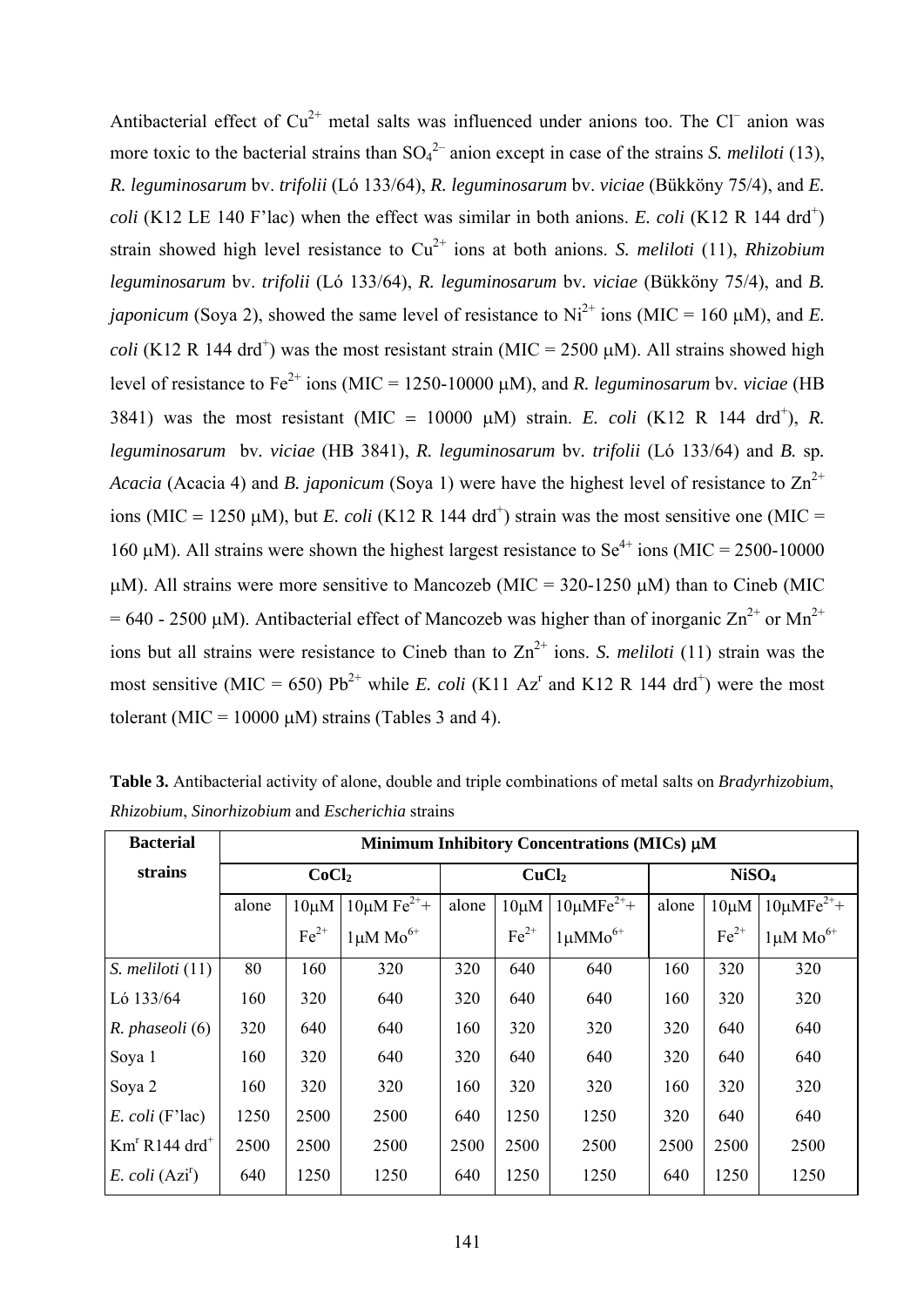|                                 | Minimum Inhibitory Concentrations (MICs) µM |            |                            |                                                  |        |                           |                 |                            |                            |
|---------------------------------|---------------------------------------------|------------|----------------------------|--------------------------------------------------|--------|---------------------------|-----------------|----------------------------|----------------------------|
|                                 | ZnCl <sub>2</sub>                           |            |                            | <b>Cineb</b>                                     |        |                           | <b>Mancozeb</b> |                            |                            |
| <b>Bacterial</b>                | alone                                       | $10 \mu M$ | $10 \mu M \text{Fe}^{2+}+$ | $10 \mu M \text{Fe}^{2+}$<br>alone<br>$10 \mu M$ |        | alone                     | $10 \mu M$      | $10 \mu M \text{Fe}^{2+}+$ |                            |
| strains                         |                                             | $Fe2+$     | $1 \mu M$ $Mo^{6+}$        |                                                  | $Fe2+$ | $+1 \mu$ Mo <sup>6+</sup> |                 | $Fe2+$                     | $1 \mu M$ Mo <sup>6+</sup> |
| $S.$ meliloti $(11)$            | 320                                         | 640        | 640                        | 640                                              | 1250   | 1250                      | 320             | 640                        | 640                        |
| Ló 133/64                       | 1250                                        | 2500       | 2500                       | 2500                                             | 5000   | 5000                      | 1250            | 2500                       | 2500                       |
| R. phaseoli (6)                 | 640                                         | 1250       | 1250                       | 2500                                             | 5000   | 5000                      | 1250            | 2500                       | 2500                       |
| Soya 1                          | 1250                                        | 2500       | 2500                       | 2500                                             | 5000   | 5000                      | 640             | 1250                       | 1250                       |
| Soya 2                          | 640                                         | 1250       | 1250                       | 1250                                             | 2500   | 2500                      | 640             | 1250                       | 1250                       |
| $E. \text{coli}$ (F'lac)        | 160                                         | 320        | 320                        | 1250                                             | 2500   | 2500                      | 640             | 1250                       | 1250                       |
| $Kmr$ R144 drd <sup>+</sup>     | 1250                                        | 2500       | 2500                       | 1250                                             | 2500   | 2500                      | 640             | 1250                       | 1250                       |
| E. $\text{coli} (\text{Azi}^r)$ | 640                                         | 1250       | 1250                       | 1250                                             | 2500   | 2500                      | 640             | 1250                       | 1250                       |

**Table 4.** Antibacterial activity of alone, double and triple combinations of metal salts and pesticides on *Bradyrhizobium*, *Rhizobium*, *Sinorhizobium* and *Escherichia* strains

MICs in combinations of Co, Cu, Ni, Zn, Cineb and Mancozeb with 10  $\mu$ M Fe<sup>2+</sup>, or 10  $\mu$ M  $Fe<sup>2+</sup>$  plus 1 μM Mo<sup>6+</sup> ions were determined. All strains in the tests showed decreased toxic effect of metal salts in the double and triple combinations. The toxic effect of cobalt salt in combination with 10 μM Fe<sup>2+</sup> plus 1μM Mo<sup>6+</sup> ions showed similar results to the combination of 10 μM Fe<sup>2+</sup>. The *E. coli* (drd<sup>+</sup> Km<sup>r</sup>) strain was the most resistant against Co, Cu, Ni metal salts (MIC = 2500  $\mu$ M), and toxic effect of double, and triple combinations of metal salts did not change values. In contrast Zn, Cineb and Mancozeb combination with 10  $\mu$ M Fe<sup>2+</sup> and 10  $\mu$ M Fe<sup>2+</sup> plus 1 μM Mo<sup>6+</sup> ions, the MICs were at larger concentrations. The following toxicity ranking was obtained on artificial nutrient medium  $Ag > Hg > Ni > Co > Cu > Cd > Zn > Pb >$ Mn > Fe > Se at test bacterial strains *in vitro.* The MIC of the strains in Cu, Ni, Zn, and Mancozeb in combination with 10 μM  $Fe^{2+}$  plus 1 μM  $Mo^{6+}$  was changeless. The antibacterial effects of heavy metal salts ( $CdSO<sub>4</sub>$ ,  $CoCl<sub>2</sub>$ ,  $CuSO<sub>4</sub>$  and  $NiSO<sub>4</sub>$ ) was tested in the presence of different concentration of Mg<sup>2+</sup> on *R. leguminosarum* bv. *phaseoli* (6) and *E. coli* (K12 LE 140) strains. In the present study the toxic effect of mineral salts for several of *Rhizobium, Sinorhizobium, Bradyrhizobium* and *E. coli* strains was investigated. The  $Ag^+$  and  $Hg^{2+}$  ions were the most toxic to all strains, but *E. coli* strains were more tolerant to  $Ag<sup>+</sup>$  ions than other strains. In contrast, *S. meliloti* strains were more tolerant to  $Hg^{2+}$  ions. The Ni<sup>2+</sup>, Co<sup>2+</sup>, Cu<sup>2+</sup>,  $Cd^{2+}$  and  $Zn^{2+}$  ions were more toxic to all stains than Pb<sup>2+</sup>, Fe<sup>2+</sup>, Mn<sup>2+</sup>, Se<sup>4+</sup> and the two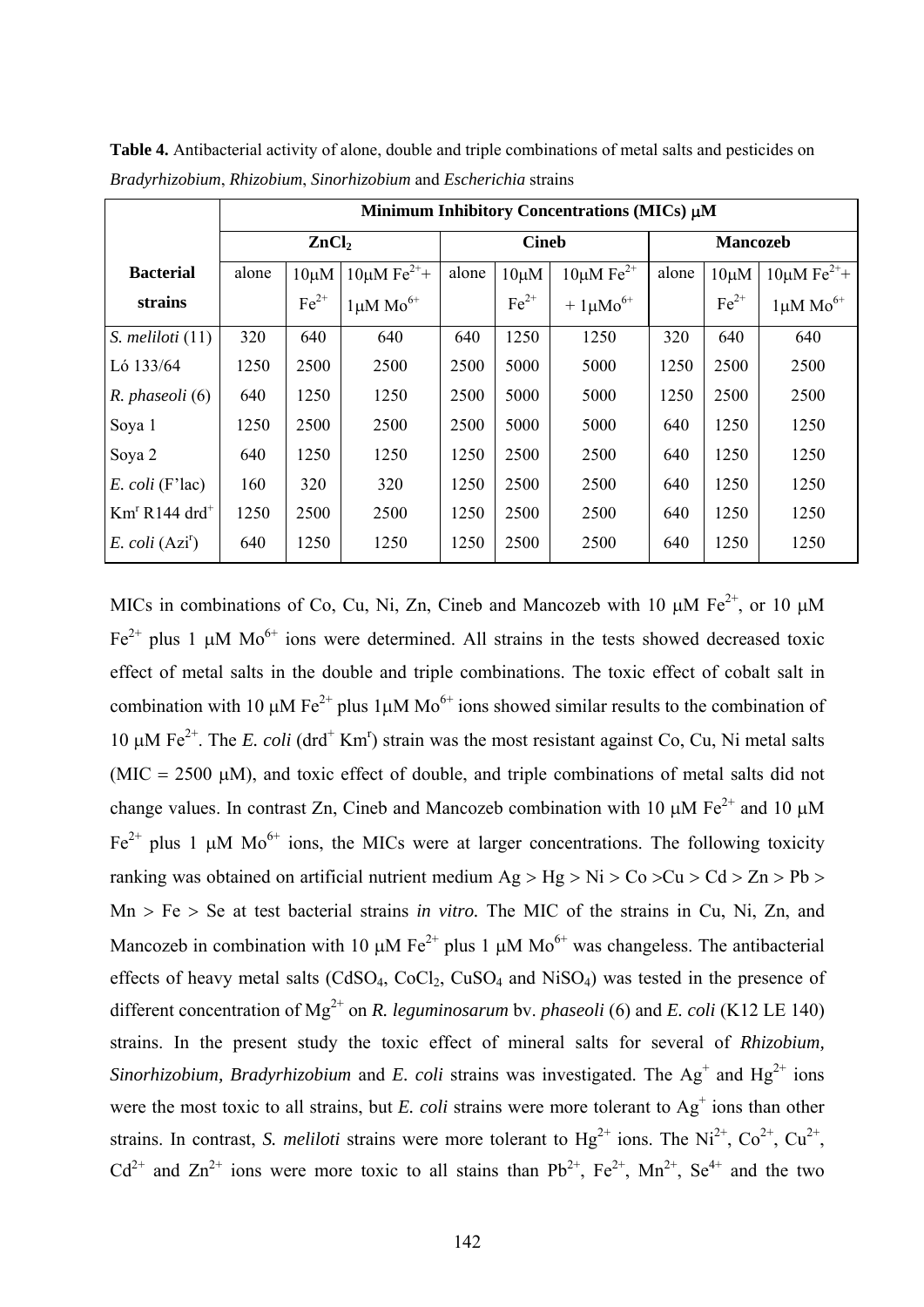fungicides. Our results were similar to other search data carried out with *R. leguminosarum* bv. *trifolii* by Chaudri *et al.* (1992a). Our *Rhizobium strains* more tolerated  $\text{Zn}^{2+}$  than Cd<sup>2+</sup> ions and not agree with establishments data of Chaudri *et al*. (1992b). Obbard *et al*. (1990) examined toxic effect of metal ions to *Rhizobium* strains and found decreasing order of toxicity Zn > Cu > Ni that agreed with results of Chaudri *et al.* (1992b). Derylo and Skopruska (1991) found that  $\text{Zn}^{2+}$ , Mn<sup>2+</sup> and Co<sup>2+</sup> inhibited activity of iron uptake genes. In contrast with our results Bhattacharya and Basu (1992) established that CuSO<sub>4</sub> more inhibited growth of *Bradyrhizobium* sp. (Acacia 4) than  $Ni^{2+}$  or  $Zn^{2+}$  ions. The Fe, Mn and Mo are essential elements for endosymbionts in soil-borne bacteria. The Ni, Co, Cd and Cu metals in certain concentration are toxic to bacteria, but other microelements such as  $Fe^{2+}$  and  $Mo^{6+}$  ions could decrease the toxic effect of these metals. The presence of the  $Fe^{2+}$  (10 µM) and  $Fe^{2+}$  plus Mo<sup>6+</sup> (1 μM) combination decreased the antibacterial effects of  $Co^{2+}$ ,  $Cu^{2+}$ ,  $Cd^{2+}$  and  $Ni^{2+}$  on the *E*. *coli* and *Rhizobium* strains.

#### **References**

- Alföldi, Z., Raskó, I., Kerekes, E. (1968): L-serine deaminase of *E. coli*. J. Bacteriol., **96:** 1512- 1518.
- Bhattacharya, R.N., Basu, P.S. (1992): Studies on the root nodules of leguminous trees .V. Production of indol acetic acid by a *Bradyrhizobium sp*. from the root nodules of a leguminous trees *Acacia auriculiformis*. A. CUNN. J. B. Microbiol., **32:** 219-225.
- Campbell, P.M., Smith, G.D. (1986): Transport and accumulation of nickel ions in the *Cyanobacterium Anabaena cylindrica.* Arch. Biochem. Biophys., **244:** 470-477.
- Chaudri, A.M., McGrath, S.P., Giller, K.E. (1992a): Metal tolerance of isolates of *Rhizobium leguminosarum* bv*. trifolii* from soil contaminated by past application of sewage sludge. Soil Biol. Biochem., **24:** 83-88.
- Chaudri, A.M., McGrath, S.P., Giller, K.E. (1992b): Survival of *Rhizobium leguminosarum* bv. *trifolii* in soil spiked with Cd, Zn, Cu and Ni salts. Soil Biol. Biochem., 24: 625-632.
- Derylo, M., Skorupska, A. (1991): Biological activity of rhizobial siderophore. Acta Microbiol. Pol., **40:** 265-268.
- Eberz, G., Eitinger, T., Friedrich, B. (1989): Genetic determinants of a nickel-specific transport system are part of the plasmid encoded hydrogenase gene cluster in *Alcaligenes eutrophus.* J. Bacteriol., **171:** 1340-1345.